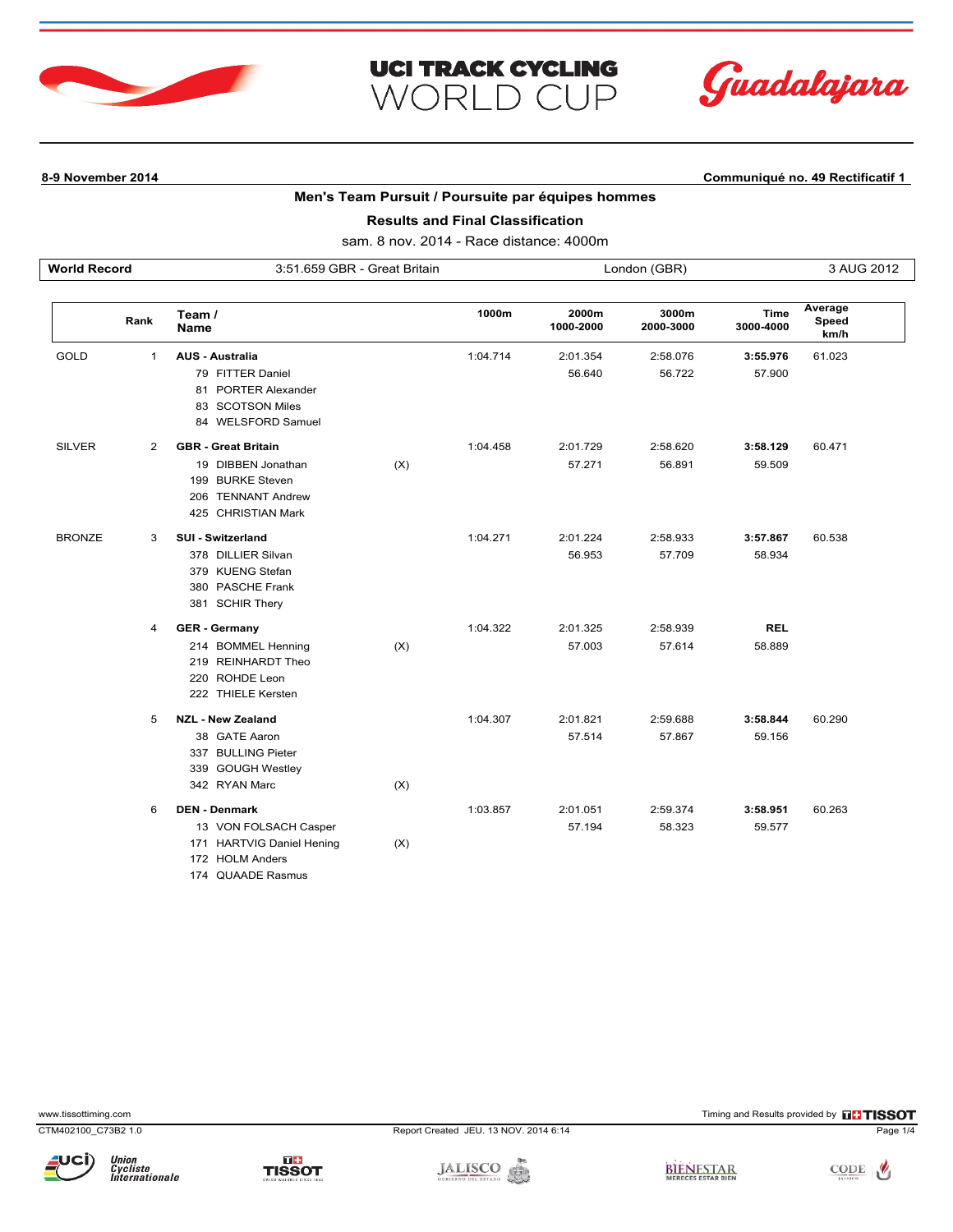



# **Men's Team Pursuit / Poursuite par équipes hommes**

**UCI TRACK CYCLING** 

WORLD CUP

## **Results and Final Classification**

sam. 8 nov. 2014 - Race distance: 4000m

| <b>Wo</b><br>והי<br>GBR<br>つ・ム<br>Britain<br>nna<br>ורד<br>.<br>$\sim$ $\sim$ |  |
|-------------------------------------------------------------------------------|--|
|-------------------------------------------------------------------------------|--|

| Rank | Team /<br>Name                    | 1000m    | 2000m<br>1000-2000 | 3000m<br>2000-3000 | Average<br>Time<br>Speed<br>3000-4000<br>km/h |
|------|-----------------------------------|----------|--------------------|--------------------|-----------------------------------------------|
| 7    | ESP - Spain                       | 1:05.112 | 2:02.664           | 3:00.754           |                                               |
|      | 15 ELORRIAGA ZUBIAUR Unai         |          | 57.552             | 58.090             |                                               |
|      | 177 MORA VEDRI Sebastian          |          |                    |                    |                                               |
|      | 180 TERUEL ROVIRA Eloy            |          |                    |                    |                                               |
|      | 181 ZUAZUBISKAR GALLASTEGI Illart |          |                    |                    |                                               |
| 8    | <b>NED - Netherlands</b>          | 1:05.002 | 2:04.676           |                    | OVL                                           |
|      | 327 BEUKEBOOM Dion                |          | 59.674             |                    |                                               |
|      | 329 EEFTING Roy                   |          |                    |                    |                                               |
|      | (X)<br>332 STROETINGA Wim         |          |                    |                    |                                               |
|      | 333 VAN SCHIP Jan-Willem          |          |                    |                    |                                               |
| 9    | COL - Colombia                    |          |                    |                    |                                               |
|      | 6 ARANGO CARVAJAL Juan Esteban    |          |                    |                    |                                               |
|      | 151 CASTRO LAVERDE Arles Antonio  |          |                    |                    |                                               |
|      | 156 ROLDAN Weimar                 |          |                    |                    |                                               |
|      | 424 SANCHEZ VERGARA Brayan        |          |                    |                    |                                               |
| 10   | <b>BLR - Belarus</b>              |          |                    |                    |                                               |
|      | 5 TSISHKOU Raman                  |          |                    |                    |                                               |
|      | 102 TSISHCHANKA Hardzei           |          |                    |                    |                                               |
|      | 104 PAPOK Siarhei                 |          |                    |                    |                                               |
|      | 105 RAMANAU Raman                 |          |                    |                    |                                               |
| 11   | ITA - Italy                       |          |                    |                    |                                               |
|      | 28 VIVIANI Elia                   |          |                    |                    |                                               |
|      | 261 BERTAZZO Liam                 |          |                    |                    |                                               |
|      | 264 COLEDAN Marco                 |          |                    |                    |                                               |
|      | 265 SCARTEZZINI Michele           |          |                    |                    |                                               |
| 12   | RUS - Russia                      |          |                    |                    |                                               |
|      | 48 ERSHOV Artur                   |          |                    |                    |                                               |
|      | 359 EVTUSHENKO Alexander          |          |                    |                    |                                               |
|      | 361 KOVALEV Evgeny                |          |                    |                    |                                               |
|      | 364 SEROV Alexander               |          |                    |                    |                                               |
| 13   | CHN - China                       |          |                    |                    |                                               |
|      | 8 LIU Hao                         |          |                    |                    |                                               |
|      | 139 PINGAN Shen                   |          |                    |                    |                                               |
|      | 140 QIN Chen Lu                   |          |                    |                    |                                               |
|      | 141 TAO Shi                       |          |                    |                    |                                               |
| 14   | <b>BEL - Belgium</b>              |          |                    |                    |                                               |
|      | 3 DE BUYST Jasper                 |          |                    |                    |                                               |
|      | 92 CORNU Dominique                |          |                    |                    |                                               |
|      | 93 DE KETELE Kenny                |          |                    |                    |                                               |
|      | 95 VERGAERDE Otto                 |          |                    |                    |                                               |





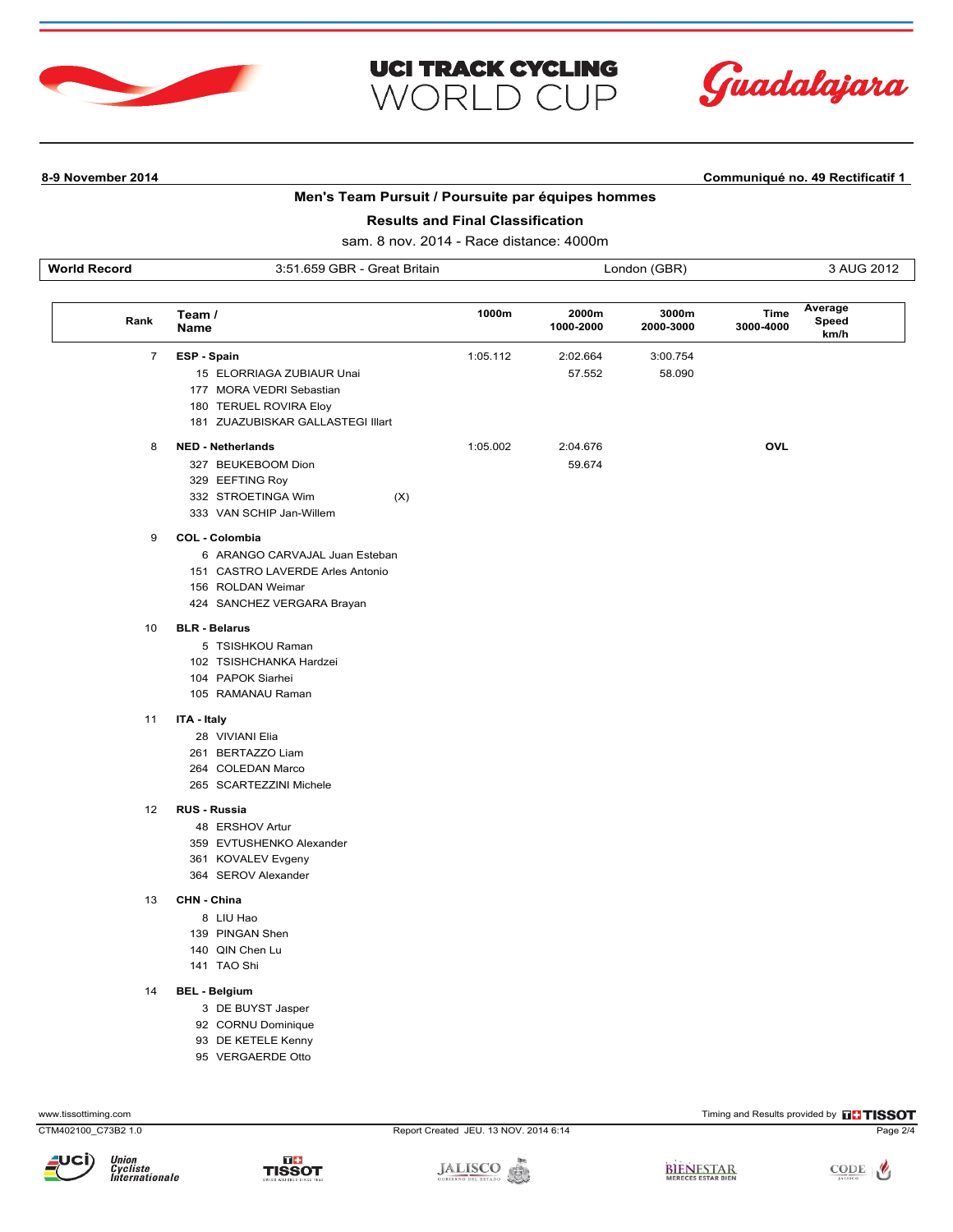



## **Men's Team Pursuit / Poursuite par équipes hommes**

**UCI TRACK CYCLING** 

**WORLD CUP** 

## **Results and Final Classification**

sam. 8 nov. 2014 - Race distance: 4000m

| Work<br>-------<br>Record | $ -$<br><u>_~~~+</u><br>Britain<br>つ・へ<br><b>Khu</b><br>566<br>JI Cd<br>ີ | (GBR<br>naor | ົດດາ<br>≅ ZU L |
|---------------------------|---------------------------------------------------------------------------|--------------|----------------|
|                           |                                                                           |              |                |

| Rank | Team /<br><b>Name</b>  | 1000m | 2000m<br>1000-2000 | 3000m<br>2000-3000 | Time<br>3000-4000 | Average<br>Speed<br>km/h |
|------|------------------------|-------|--------------------|--------------------|-------------------|--------------------------|
| 15   | <b>ARG - Argentina</b> |       |                    |                    |                   |                          |
|      | 70 AGOSTINI Mauro      |       |                    |                    |                   |                          |
|      | 72 MERLOS Juan Dario   |       |                    |                    |                   |                          |

- 75 RICHEZE Mauro Abel
- 76 RICHEZE Maximiliano Ariel

### 16 **CAN - Canada**

- 118 CAVES Aidan
- 120 JOHNSTONE Eric
- 121 MACKINNON Sean
- 122 PELLETIER-ROY Remi

#### 17 **JPN - Japan**

- 30 HASHIMOTO Eiya
- 280 HARADA Hiroaki
- 282 KUBOKI Kazushige
- 283 KURABAYASHI Takuto

### 18 **VEN - Venezuela**

- 406 BRICENO Manuel
- 408 FIGUEROA Randall
- 410 MORENO Victor
- 414 YAGUARO Isaac

### 19 **UKR - Ukraine**

- 386 GLADYSH Roman
- 387 HRYNIV Vitaliy
- 388 KREMINSKYI Vladyslav
- 389 SHEVCHUK Roman

### $20$ **KAZ - Kazakhstan**

- 289 GAINEYEV Robert
- 290 KLEVANOV Nikita
- 291 OMIRZAKOV Dias
- 292 ZAKHAROV Artyom

#### 21 **HKG - Hong Kong**

- 24 CHEUNG King Lok
- 234 CHEUNG King Wai
- 236 LEUNG Chun Wing
- 237 WU Lok Chun
- 22 **CHI Chile**
	- 132 CABRERA Antonio
	- 133 PEÑALOZA Felipe
	- 135 SEISDEDOS Pablo
	- 136 SEPULVEDA Luis

пŧ

**TISSOT** 

CTM402100\_C73B2 1.0 Report Created JEU. 13 NOV. 2014 6:14 Page 3/4